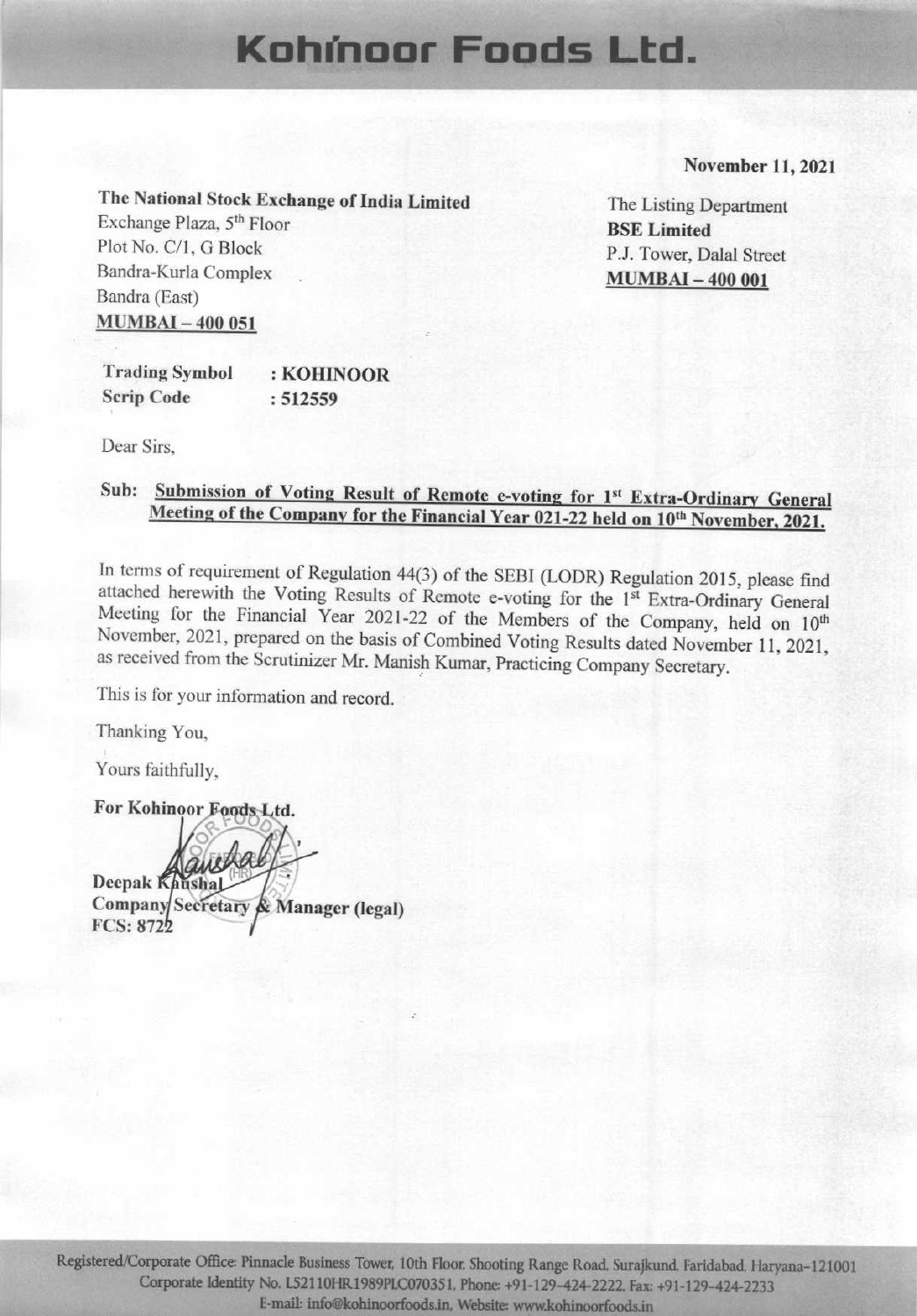#### SUMMARY OF VOTING RESULTS OF 1ST EXTRA-ORDINARY GENERAL MEETING

| Date of AGM/EGM                                                                                       | 10 <sup>th</sup> November, 2021        |        |  |  |  |  |  |
|-------------------------------------------------------------------------------------------------------|----------------------------------------|--------|--|--|--|--|--|
| Total number of Shareholders on record<br>date                                                        | 27078                                  |        |  |  |  |  |  |
| No. of Shareholders present in the<br>Meeting either in person or through                             | Promoters and<br><b>Promoter Group</b> | Public |  |  |  |  |  |
| proxy:                                                                                                |                                        | 78     |  |  |  |  |  |
| <b>Shareholders</b><br>No.<br>attended<br><sub>of</sub><br>the<br>meeting through Video Conferencing: | Promoters and<br><b>Promoter Group</b> | Public |  |  |  |  |  |
|                                                                                                       |                                        | 78     |  |  |  |  |  |

## Date of declaration of result  $-10^{th}$  November, 2021

The details of combined Voting Results is as under:

FAR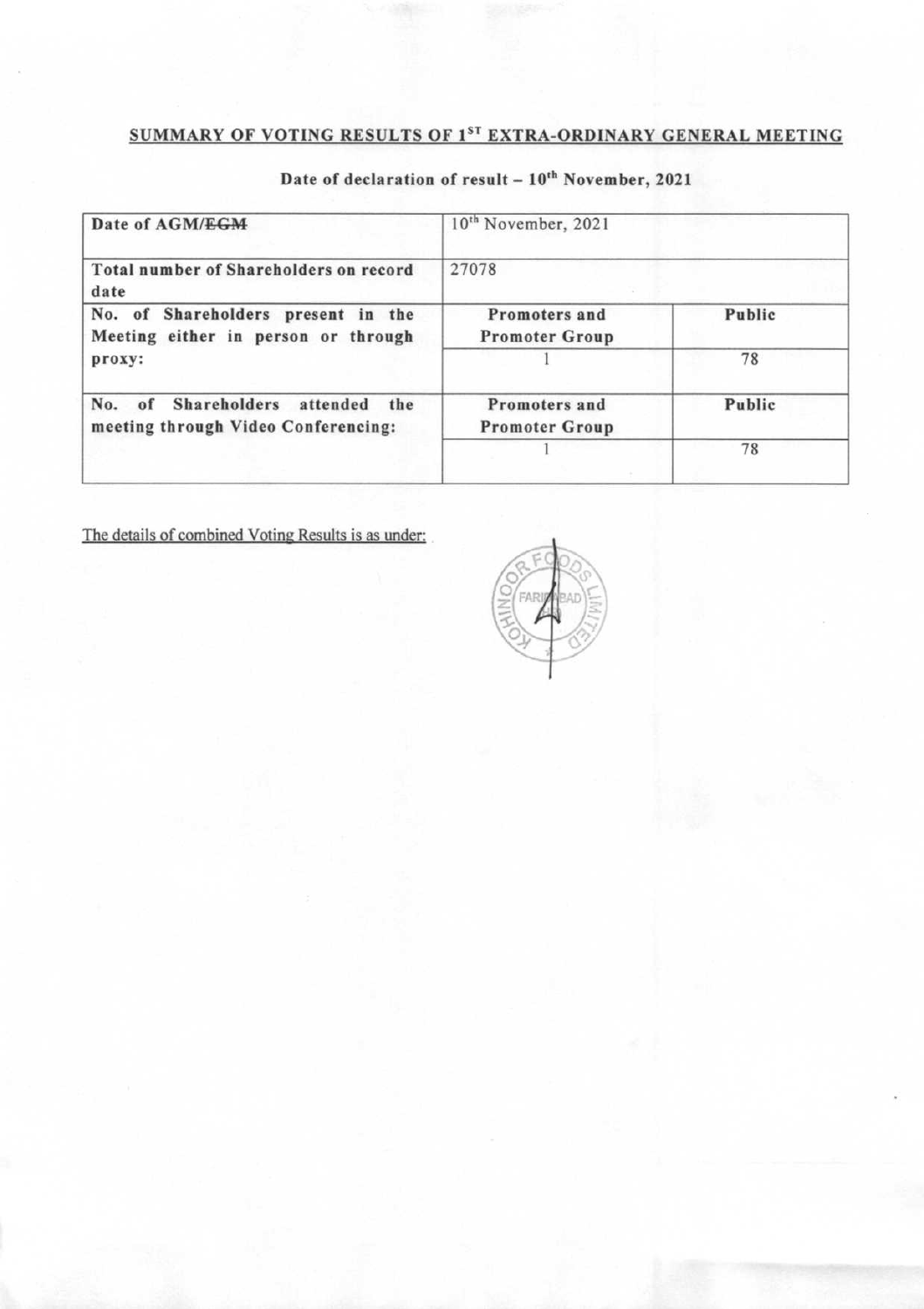|                                    | TASH13       | Public-Non<br>Institutions |                               |                  |          | Public-Institutions |                               |         | Promoter Group<br>Promoter and |          |                               |        | Category |                     |                                                  |                                                            |                                                       |                                           |                |
|------------------------------------|--------------|----------------------------|-------------------------------|------------------|----------|---------------------|-------------------------------|---------|--------------------------------|----------|-------------------------------|--------|----------|---------------------|--------------------------------------------------|------------------------------------------------------------|-------------------------------------------------------|-------------------------------------------|----------------|
| Whether resolution is Pass or Not. | Total        | Total                      | Postal Ballot (if applicable) | $_{\text{FeII}}$ | E-Voting | Total               | Postal Ballot (if applicable) | Poll    | E-Voting                       | Total    | Postal Ballot (if applicable) | Poll   | E-Voting |                     | Mode of voting                                   | Description of resolution considered                       | Whether promoter/promoter group are interested in the | Resolution required: (Ordinary / Special) |                |
|                                    | 37071530     | 16717789                   |                               | 16717789         |          |                     | 128501                        |         |                                | 20225240 | 20225240                      |        |          | $\widehat{c}$       | shares held<br>No. of                            |                                                            |                                                       |                                           |                |
|                                    | 19516449     | 29799                      | $\circ$                       | $\circ$          | 29799    | $\circ$             | 0                             | 0       | C                              | 19486650 | 0                             | ⊂      | 19486650 | $\left( 2 \right)$  | No. of votes<br>polled                           |                                                            | agenda/resolution?                                    |                                           |                |
|                                    | 52.6454      | 0.1782                     | 00000                         | 00000            | 0.1782   | 00000               | 0.0000                        | 0.0000  | 00000                          | 96.3482  | 00000                         | 0.0000 | 96.3482  | $(3)=[(2)/(1)]*100$ | outstanding<br>% of Votes<br>polled on<br>shares | APPOINTMENT OF S'                                          |                                                       |                                           | Resolution (1) |
|                                    | 195<br>14239 | 27589                      |                               | $\circ$          | 27589    | $\circ$             | 0                             | $\circ$ |                                | 19486650 |                               |        | 19486650 | $\mathbf{f}$        | No. of<br>$-$ in favour<br>votes                 | FATUTORY AUDITORS TO FILL CASUAL VACANCY<br>ON RESIGNATION |                                                       |                                           |                |
|                                    | 2210         | 2210                       |                               |                  | 2210     |                     |                               |         |                                |          | 0                             |        |          | $\mathfrak{D}$      | against<br>$yotes -$<br>No. of                   |                                                            |                                                       |                                           |                |
| Yes                                | 4886'66      | 92.5836                    |                               |                  | 92.5836  | 00000               |                               |         |                                | 100.0000 |                               |        | 100.0000 | $(6)=[(4)(2)]*100$  | favour on votes<br>$\%$ of votes in<br>polled    |                                                            | No                                                    | Ordinary                                  |                |
|                                    | 0.0113       | 7.4164                     |                               |                  | 7.4164   | 00000               |                               |         |                                | 00000    |                               |        | 00000    | $(7)=[(5)/(2)]*100$ | % of Votes against on<br>votes polled            |                                                            |                                                       |                                           |                |

**AIN** 

TW

Agenda Wise disclosure: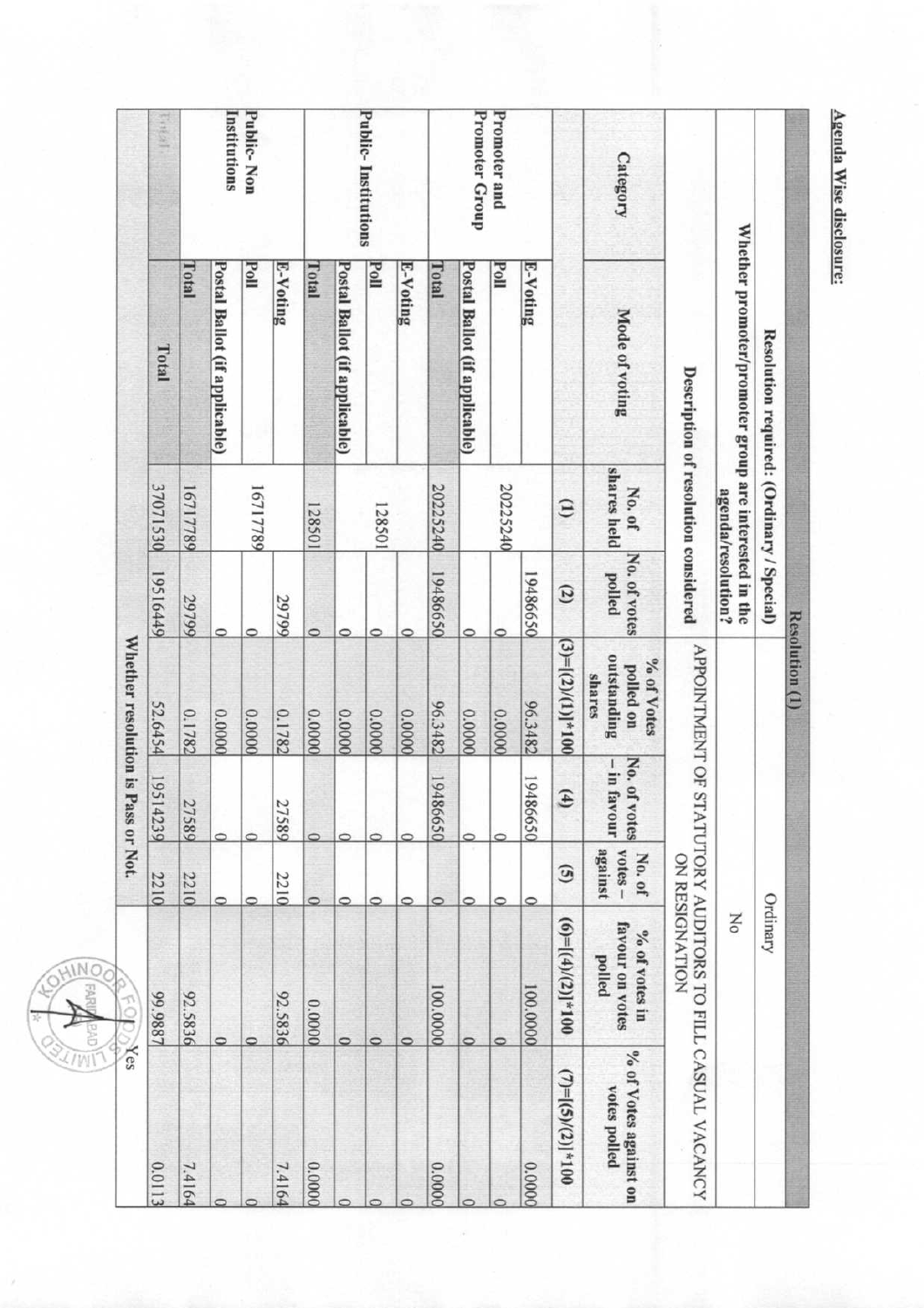

# **MANK & ASSOCIATES COMPANY SECRETARIES**

To. The Chairman, M/s. Kohinoor Foods Limited, Pinnacle Business Towers, 10th Floor, Suraj Kund, Shooting Range Road, Faridabad Haryana-121001

SUBJECT: CONSOLIDATED SCRUTINIZER'S REPORT ON REMOTE E-VOTING IN PURSUANCE TO THE PROVISIONS OF SECTION 108 OF THE ACT READ WITH RULE 20 OF THE COMPANIES (MANAGEMENT **AND** ADMINISTRATION) RULES, 2014 (AS AMENDED), SECRETARIAL STANDARD ON GENERAL MEETINGS (SS-2) ISSUED BY THE INSTITUTE OF COMPANY SECRETARIES OF INDIA ("ICSI") AND REGULATION 44 OF LISTING REGULATIONS READ WITH MCA CIRCULARS AND SEBI CIRCULAR, IN RELATION TO 15T EXTRA ORDINARY GENERAL MEETING ("EGM") FOR FINANCIAL YEAR 2021-22, OF THE MEMBERS OF KOHINOOR FOODS LIMITED WILL BE HELD ON WEDNESDAY, 10TH NOVEMBER, 2021 AT 03:00 P.M. INDIAN STANDARD TIME ("IST"), THROUGH VIDEO CONFERENCING/ OTHER AUDIO VISUAL MEANS ("VC/OAVM") FACILITY

Respected Sir,

I, Manish Kumar, Company Secretary in Practice of M/s. MANK & ASSOCIATES, Company Secretaries, having our Office at S-16, 2nd Floor, Shree Jee Complex, Sharma Market, Harola, Sector-5, Noida, Uttar Pradesh, India, had, vide Resolution Dated 14/10/2021, been appointed as the Scrutinizer by the Board of Directors of the M/s. KOHINOOR FOODS LIMITED (CIN No. L52110HR1989PLC070351) a Company incorporated under the Companies Act, 1956 having its registered office at Pinnacle Business Towers, 10<sup>th</sup> Floor, Suraj Kund, Shooting Range Road, Faridabad, Haryana-121001 (hereinafter referred to as "the Company"), pursuant to Section 108 of the Companies Act, 2013 ('the Act") read with Rule 20 of the Companies (Management and Administration) Rules, 2014 as amended, to conduct the Remote e-Voting Process in respect of below mentioned resolutions proposed at the 01<sup>st</sup> Extra Ordinary General Meeting ("EGM") of the Company on Wednesday, 10th November, 2021 at 03:00 P.M. Indian Standard time ("IST") through Video Conferencing/ Other Audio Visual Means ("VC/OAVM") Facility.

I was also appointed as Scrutinizer to scrutinize the e-Voting Process during the said 01st EGM.

In relation to foregoing, we hereby submit our report as under:

Page 1 Of 4



S-16, 2nd Floor, Shree Jee Complex, Sharma Market, Harola, Sector-5, Noida, Uttar Pradesh, India Email: mankandassociates@gmail.com, Mob-+91-9910025380, 9953035480 www.mankandassociatescs.com